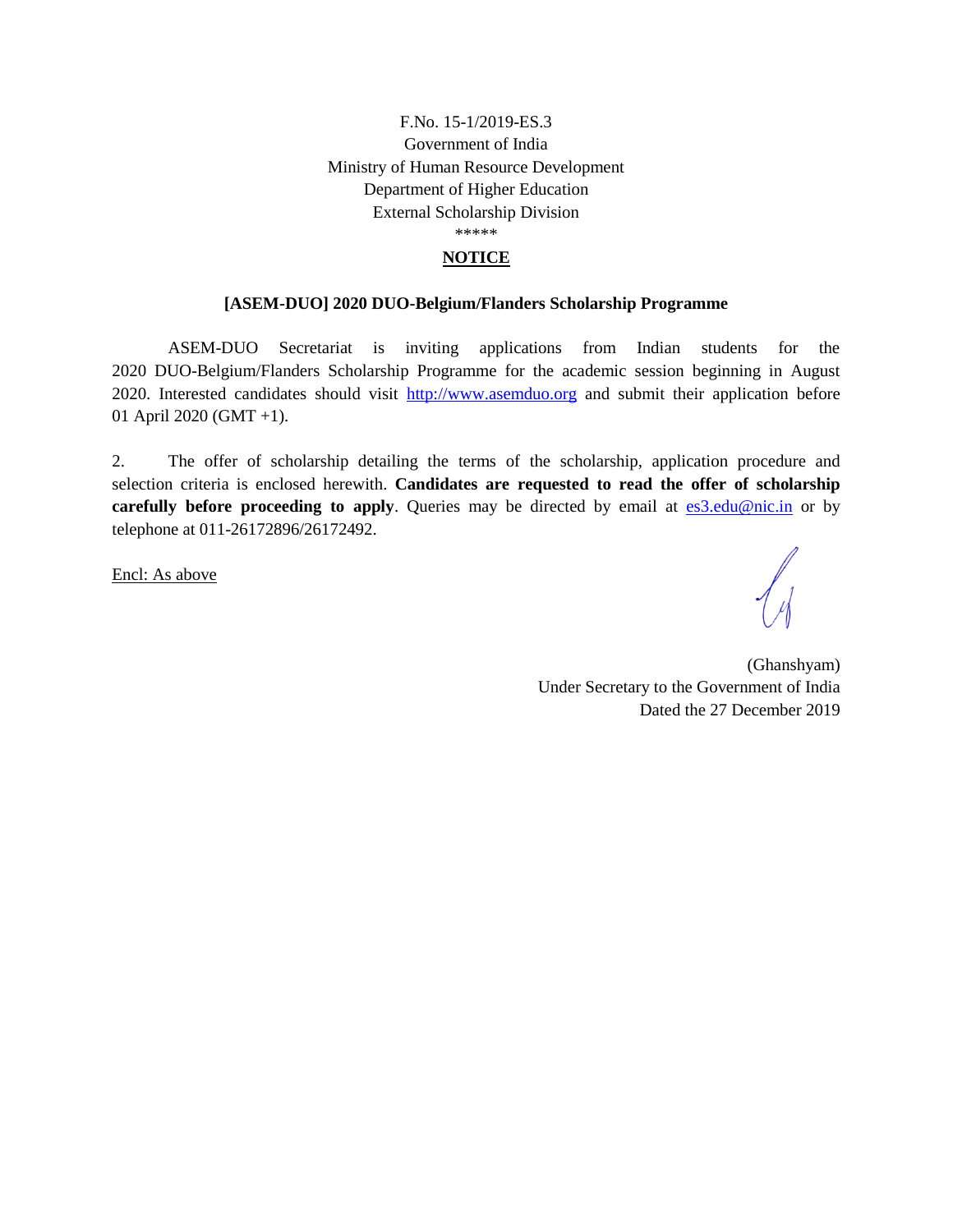# **2020 DUO-Belgium/Flanders Scholarship Programme**

## **[Contents]**

- 1. General Description
- 2. Application and Selection Procedure
- 3. Instruction for Application Form

# **1. General Description**

DUO-Belgium/Flanders Scholarship Programme was established in 2011 with the aim of promoting exchanges of students between **Belgium/Flanders** and **4 Asian countries** (China, India, South Korea and Vietnam) on **a balanced and permanent** basis. In this respect, DUO-Belgium/Flanders requires that a **PAIR (two persons)** of students will be exchanged in the framework of a cooperative project.

Definition of 'student':

- 1. Undergraduate (bachelor) and graduate (master) students who are currently enrolled in universities or university colleges in Flanders or one of the four Asian countries.
- 2. Nationality of the student is not a criterion.

N.B.: All applicants should maintain their "student status" from the time of application until the end of their exchange period.

# **1. 1 Eligibility**

Due to the unique nature of this program, in order to be eligible, the exchange project needs to fulfill all five requirements below:

- 1) A higher education institution in Belgium/Flanders (home institution) and an educational institution in Asia (host institution) have established an academic *cooperative agreement* or have the intention to set up a new cooperation agreement.
- 2) The Flemish higher education institution, as well as the Asian partner cannot ask tuition fees to the students for the exchanges.
- 3) The Flemish home institution has selected a Flemish student enrolled at the home institution to send to the Asian host institution, and such selection has been accepted by the Asian host institution. A Flemish student is defined as a student from any nationality, subscribed in a Flemish Higher Education Institution.
- 4) The same Asian host institution has selected an Asian student enrolled at the host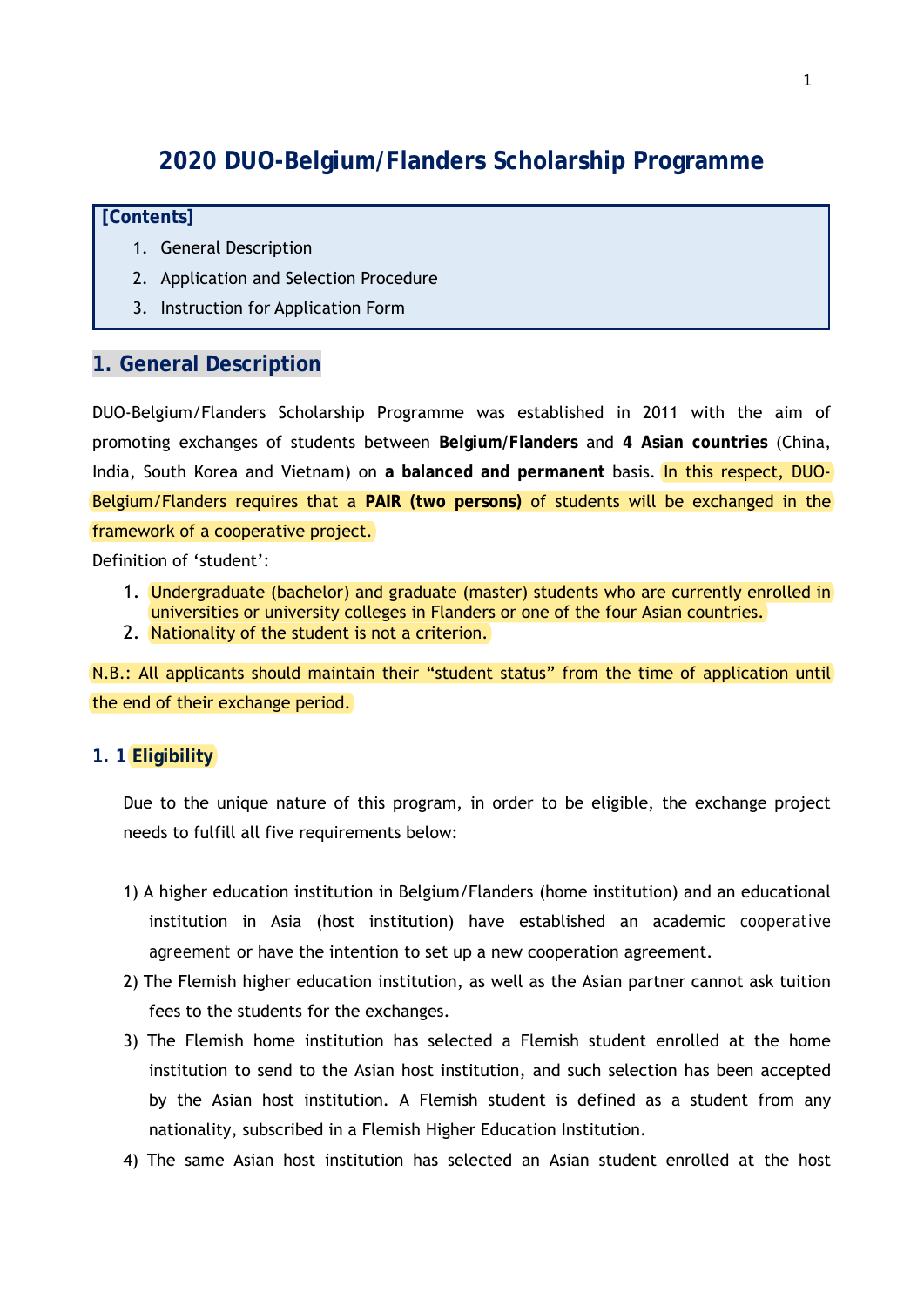institution to send to the Flemish home institution, and such selection has been accepted by the same Flemish home institution.

5) If the Flemish student has already started the exchange or the Asian student has already stayed in Belgium/Flanders before the application period for DUO- Belgium/Flanders 2020, the application is not acceptable.

## **1.2. The Duration and the Amount of the DUO-Belgium/Flanders Scholarship**

DUO-Belgium/Flanders 2020 is for exchange projects, which will **start from August 2020**  and **end before September 2021** to avoid duplication of implementation period of exchange projects selected by DUO-Belgium/Flanders in the ensuing years. The selection of DUO-Belgium/Flanders 2020 is made **ONLY** once a year. In this respect, those who are planning to exchange in Spring Semester of 2021 (January-August 2021) shall apply for DUO-Belgium/Flanders 2020.

#### The **amount of the scholarships** is standardized as follows:

- €650/month (with a maximum of €2.600) for Flemish students and €800/month (with a maximum of €3.200) for Asian students
- €1.100 for BOTH the Flemish student and the Asian student for the purpose of travel costs
- An extra €200/month (with a maximum of €800) will be awarded to Flemish students that belong to the underrepresented groups in higher education:
	- o Students who are entitled to a Flemish study grant.
	- o Students with a disability, recognized by VAPH.
	- $\circ$  Working students in a work programme. The student must be an employee, or must be looking for a job, and the study programme must be aligned with the work programme proposed by the employment service. Moreover, the student cannot have obtained a Master degree or a second cycle diploma yet.

The data in the database of AHOVOKS will be considered as correct. The date of reference to determine whether a student comes from a low socio-economic background is the deadline of 1 April 2020. If on this date the request of the student is still being processed, the final decision of AHOVOKS will be awaited. As soon as the request is approved, the student will receive the extra €800.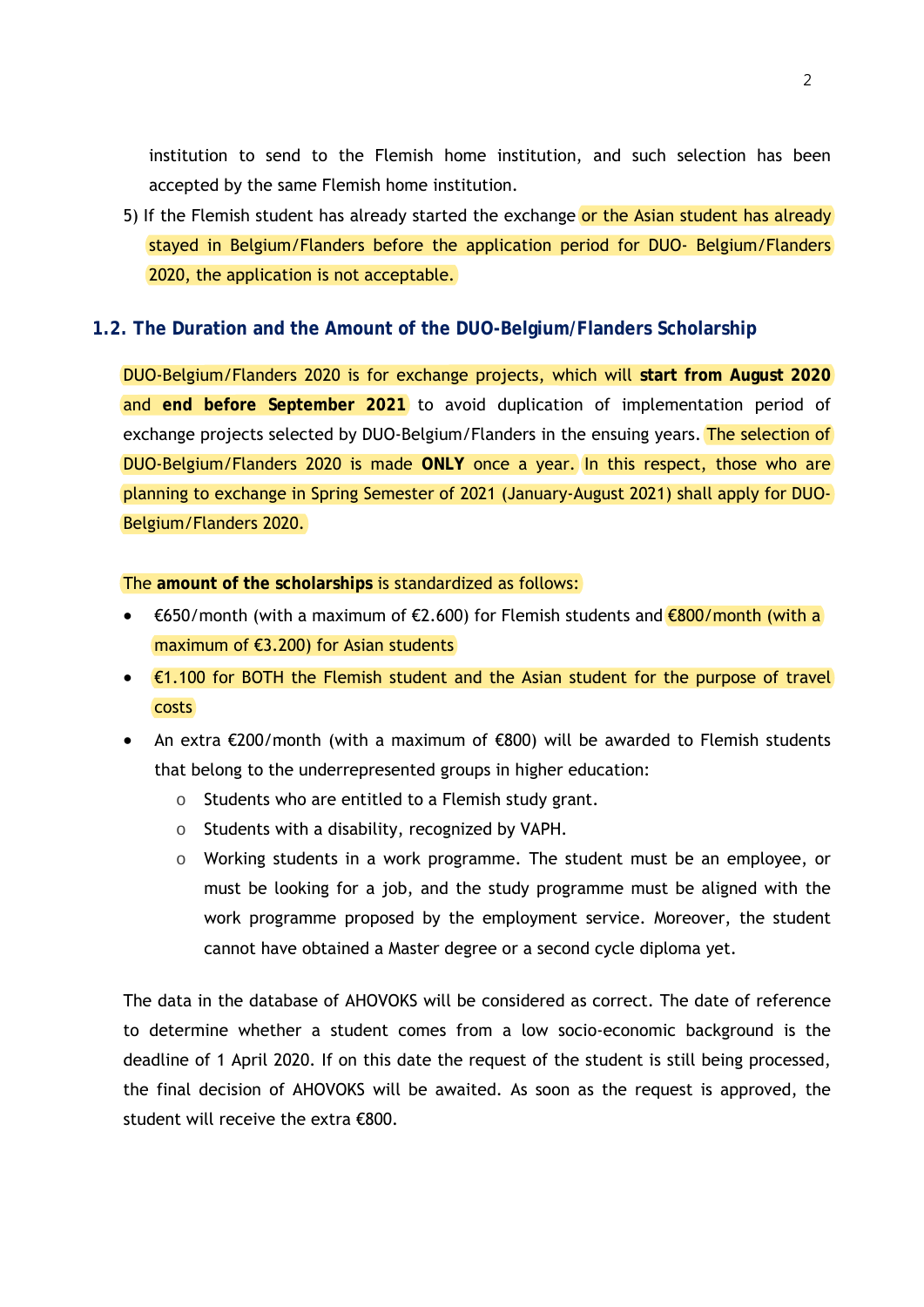The **duration of exchange should** be **at least one semester (= 4 months)**. A semester is defined as the period including the eventual introduction activities, the period of teaching and the period of preparing and doing the examinations.

Exchange of less than one semester is NOT allowed and if the exchange is shorter than 4 months (minimum 116 days) due to unforeseen circumstances, the scholarship will be recalculated to the actual number of months. This may involve a partial reimbursement of the scholarship. If a semester is longer than 4 months in the visiting institution, scholarship will be given for 4 months.

# **2. Application and Selection Procedure**

## **2.1. Who Applies?**

**The higher education institution in Belgium/Flanders applies** on behalf of **both** institutions and persons who are to participate in the exchange. Asian institutions shall cooperate fully with Flemish institutions in supplying precise information of Asian applicants. Individuals wishing to take part in exchanges are advised to contact the relevant offices (e.g. International Relations Offices) of the higher education institution to file an application for this program.

# **2.2. Application Period**

Applications will be accepted from **23 December 2019** through 1 **April 2020** GMT+1 Applications submitted after **1 April 2020 GMT+1** will not be accepted.

## **2.3. Application Material for Submission**

- 1) Filing out an online application form
- 2) A copy of cooperation agreement (or memorandum of understanding for cooperation) between paired institutions or declaration of intention to set up new cooperation agreement, signed by Head of Flemish Higher Education Institution
- 3) A copy of passport of paired applicants
- 4) A copy of transcript of paired applicants
- 5) A motivation letter with a personal and academic motivation (max. 2 pages A4) of each of the paired applicants
- 6) A recommendation letter of paired applicants (NOT MANDATORY)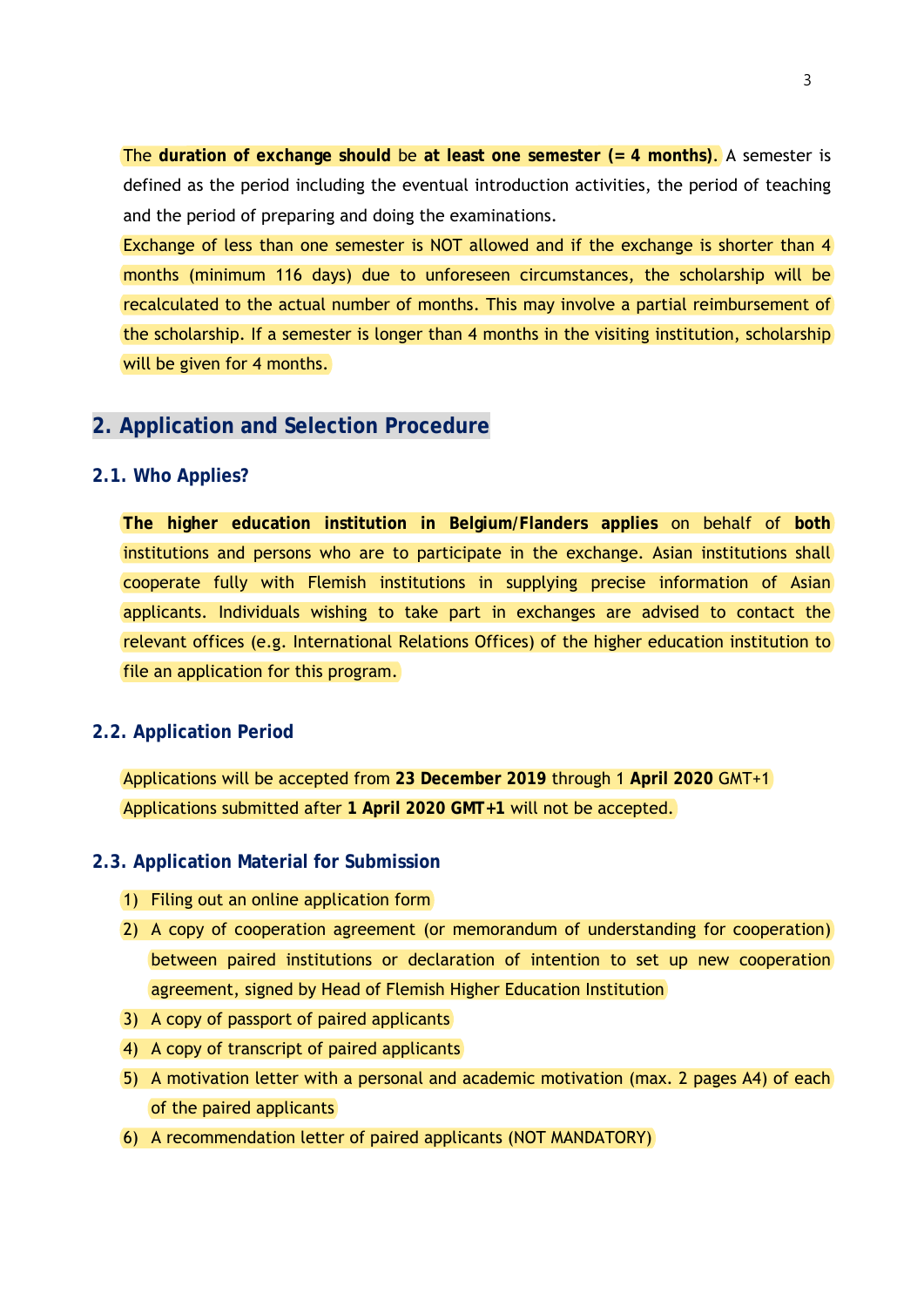#### **2.4. Application Submission**

An Online application form for DUO-Belgium/Flanders can be found on the ASEM-DUO website (http://www.asemduo.org).

- 1) Enter your ID and password on the LOGIN page to fill out an online application.
	- Click JOIN US button to get an ID or if you don't find the name of your institution, please contact the Secretariat at admin2@asemduo.org to add your institution to the list.
- 2) Home institution should fill out the whole application including the information of Host Institution. Application From in PDF format can be downloaded from the ASEM-DUO website (http://www.asemduo.org) at the banner of Forms.
- 3) The rest of the documents (cooperation agreement, passport copy, transcripts, motivation letter and recommendation letters) can be uploaded in the last step of the application process.
- 4) Once completed, please make sure to submit your application by clicking "submit" button. Home Institution should get a confirmation email from the secretariat within 3 days after completion of submission. If you don't get a confirmation email, please contact admin2@asemduo.org promptly.

## **2.5. How and When is the Selection Made**

A Flemish Selection Committee, comprising Flemish experts and if possible representatives from Asian countries, will make the selection after the application deadline. The decision will be announced by **6 May 2020**.

The notification will be displayed on website, www.asemduo.org and the Secretariat will directly notify Contact Persons/Awardees in writing. Hard copies of notification and Letter of Acceptance (forms are also available at the banner of Forms) will be forwarded to both home and host institutions.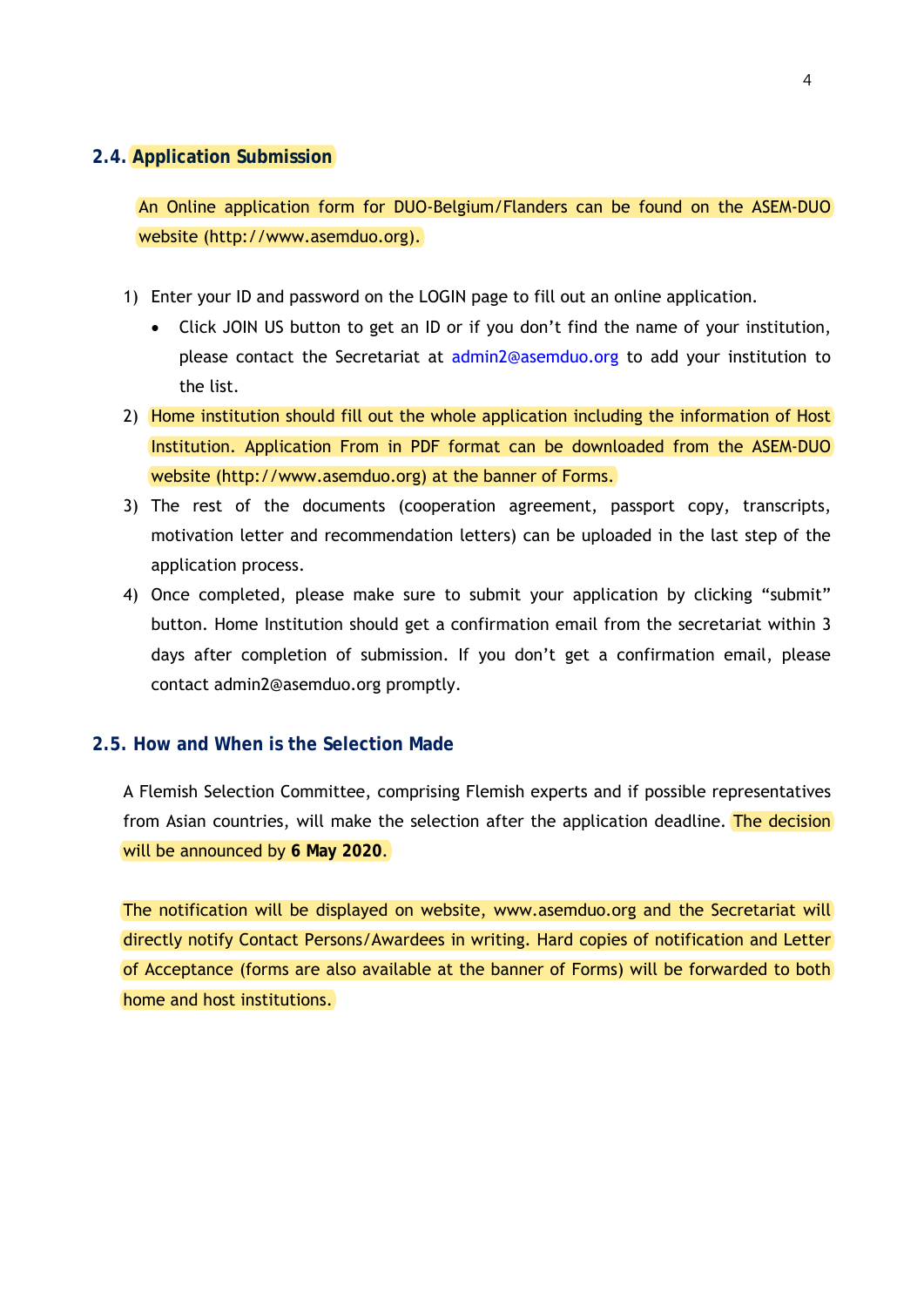

# **2.6. Selection Criteria**

Project proposals for the exchange of students in all disciplines will be accepted. However, priority shall be given to following disciplines:

- STEM (Science, Technology, Engineering, Mathematics)
- Political and social sciences
- Economy
- Communication Sciences

**Very important**: at least 25% of all scholarship will be awarded to students with a low socioeconomic background (only applicable for the Flemish students). For definition see 1.2. If the proposal includes a student from an underrepresented group, it is important to make this clear in the application form.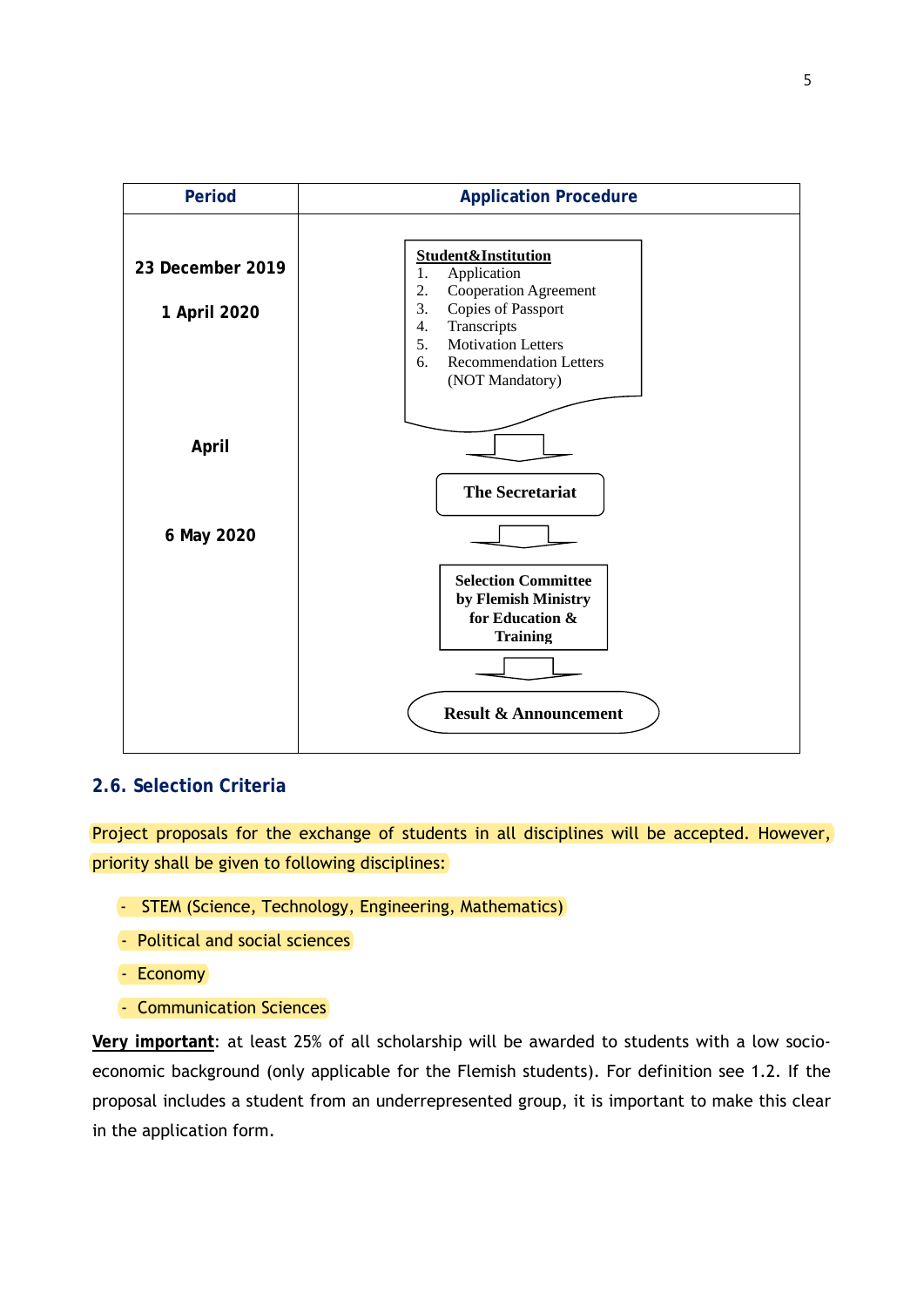The selection will be based on the following criteria:

- **•** priority field of study (5 points);
- $\bullet$  the quality of the Learning or Training agreement (10 points);
- $\bullet$  institutional criteria for submitting the student (15 points);
- $\bullet$  the applicant's study results in the Transcript of records (30 points);
- $\bullet$  the quality of the applicant's motivation (30 points);
- the reasons for recommending the applicant in the Recommendation letter (not mandatory (10 points).

#### **2.7. Scholarship Grants**

The DUO-Belgium/Flanders Scholarship for the selected exchange projects will be paid directly by the Secretariat to the bank accounts of students who participate in those exchange projects. There are no restrictions in using the scholarship.

Students should not combine this scholarship with other scholarship like e.g. a CSC scholarship.

# **3. Instruction for Application Form**

## **3.1. Language of Application**

You should write your complete application (including documents/annexes) in **English**.

#### **3.2. Structure of the Application Form**

#### **1) STEP1. Home Institution**

The first box of ID number and Date of submission is for the use of the secretariat only. Please, start from filling out information of Home Institution.

- **CONTACT PERSON** means a regular staff of the Flemish institution who arranges the exchange project and is willing to communicate with the Secretariat in such events as verifying application details, monitoring exchanges and providing further information on the status of the exchange.
- **ASSISTANT PERSON** shall be capable of replacing the CONTACT PERSON in case of emergency. Assistant Person can be a colleague of the Contact Person who knows the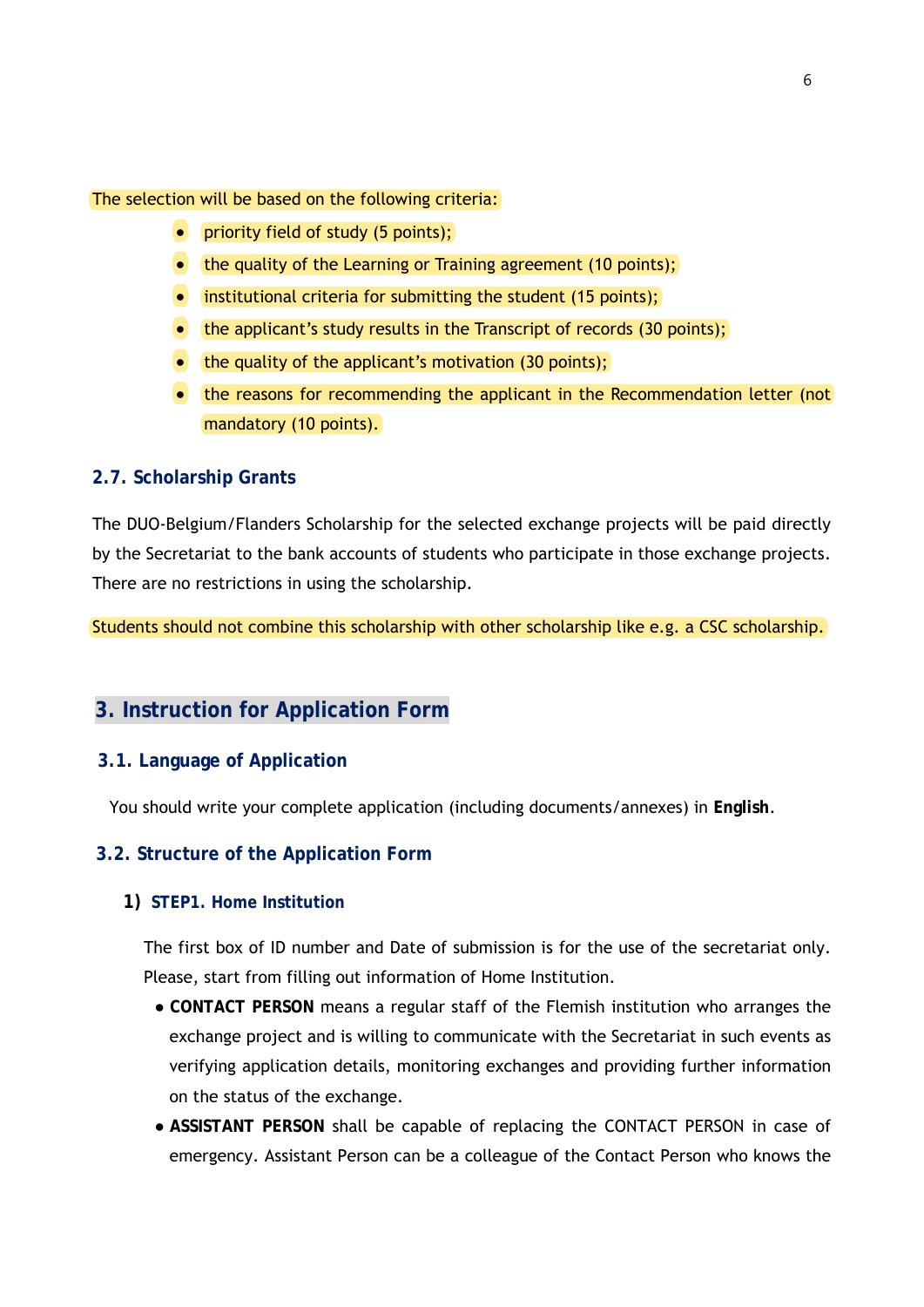process of DUO-Belgium/Flanders.

- **PERSON OF EXCHANGE** shall be any Flemish student who will participate in the exchange.
- In a box for Institutional Criteria for selecting student to be exchanged, describe why you (or your institution) recommend the student.

N.B.: For each pair of an exchange project, the exchange period of the Belgian and Asian students does not necessarily need to coincide, and the field of exchange does not need to be the same.

# **2) STEP 2. Host Institution**

In this page, provide information of the host institution involved in the exchange project. The host institution shall be resided in 4 Asian countries (China, India, Vietnam, and South Korea).

- **CONTACT PERSON** means a regular staff of the Asian institution who arranges the exchange project and is willing to communicate with the Secretariat in such events as verifying application details, monitoring exchange and providing further information on the status of the exchange.
- **ASSISTANT PERSON** shall be capable of replacing the CONTACT PERSON in case of emergency. Assistant Person can be a colleague of the Contact Person who knows the process of DUO-Belgium/Flanders.
- **PERSON OF EXCHANGE** shall be any Asian student who will participate in the exchange.
- In a box for Institutional Criteria for selecting person to be exchanged, describe why you (or your institution) recommend the person of exchange for scholarship in detail.
- **Confirmation on Agreement with Host Institution** (to be signed by CONTACT PERSON at the Flemish Home Institution): since the contact person in the Flemish institution is required to complete the application on behalf of two people who will participate in the exchange between the home and the host institution (Asian institution), he/she should confirm here by checking "YES" that the contact person in the host institution also agrees with this submission of the application.

## **3) STEP 3. Description of the Exchange Program**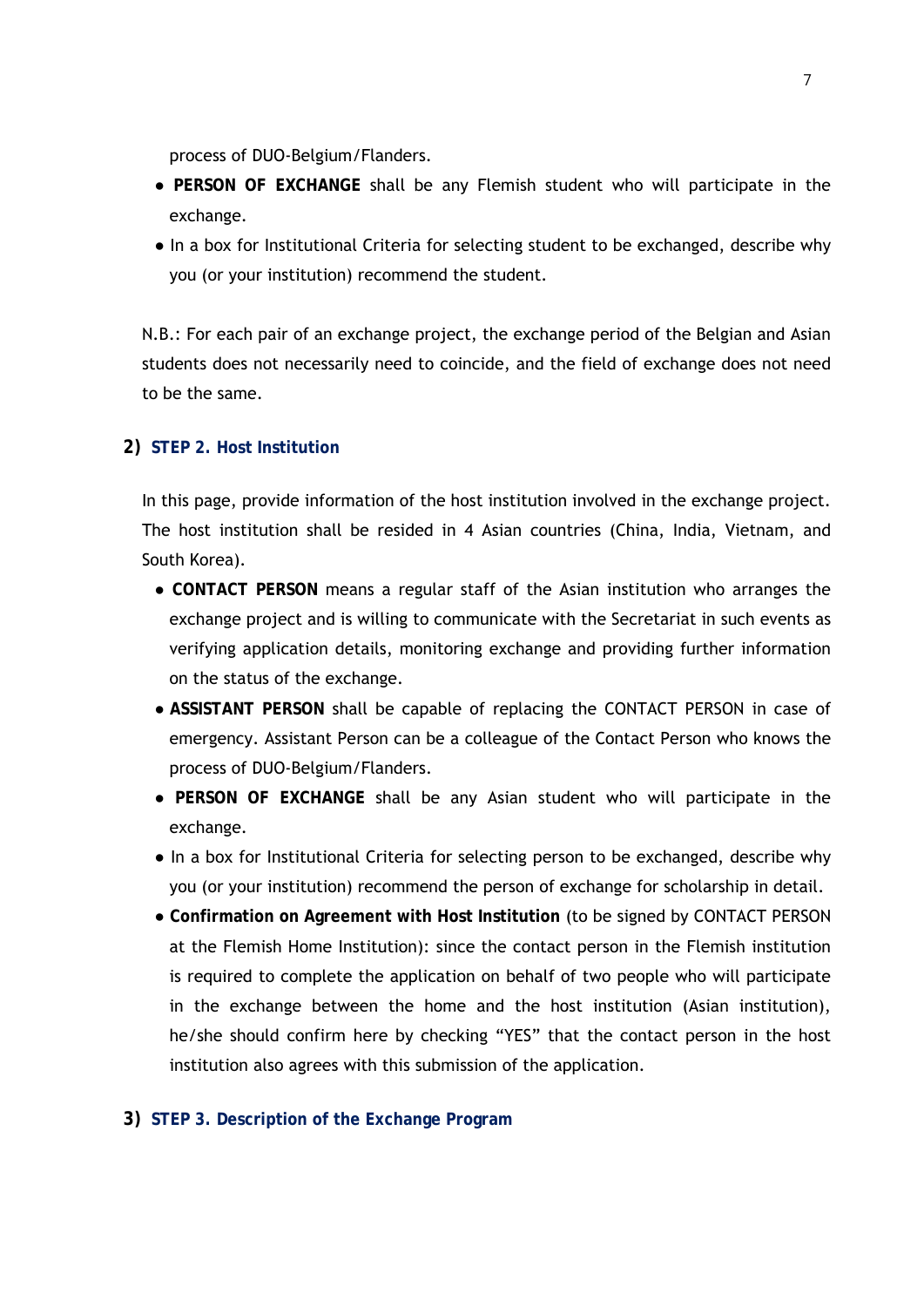In this section, please describe the type, duration and purpose of the exchange as instructed on the form.

- **Type of exchange**: please check appropriate boxes to specify whether the students for exchange are in an undergraduate or in a graduate study.
- **Duration of Exchange**: As stipulated on the DUO-Belgium/Flanders General Description, the duration of DUO-Belgium/Flanders Scholarship is standardized on a semester basis.
- **Purpose of Exchange**: Please, specify what the purpose of the exchange is. Also fill in how many ECTS that will be recognized by home or host institution. As the duration is on semester basis, **a minimum of 25 ECTS** must be taken up at the host institution. If your purpose of exchange is other than Transfer of Credits, such as Research or Lecture, please specify in detail.

## **4) STEP 4. Exchange Details/ Source of Finance**

**Exchange Details**

Under this heading, Flemish and Asian students' learning agreement should be listed during their exchanges periods. Details shall be elaborated as they will determine the selection of the application.

For your information, Persons of Exchange need to complete all courses as written on the application. If courses listed on the application differ from the actual courses, Contact Persons or Persons of Exchange are responsible to inform the Secretariat for approval; if this procedure is not taken beforehand, scholarship award to both students is subject to cancellation and consequently refunded. Intensive language courses by students are not honored in this program.

**Source of Finance**

If this exchange project has any other source of finance, please specify. Any private loan or family support is not applicable to this category.

## **5) STEP 5. Certification of Authenticity**

After completing all relevant items in appropriate manner on the entire field of application, please write the date and the names of contact person of the home institution and the President/director/head of international office of the institution in the section of Certification of Authenticity. Submit the form to the Secretariat by clicking